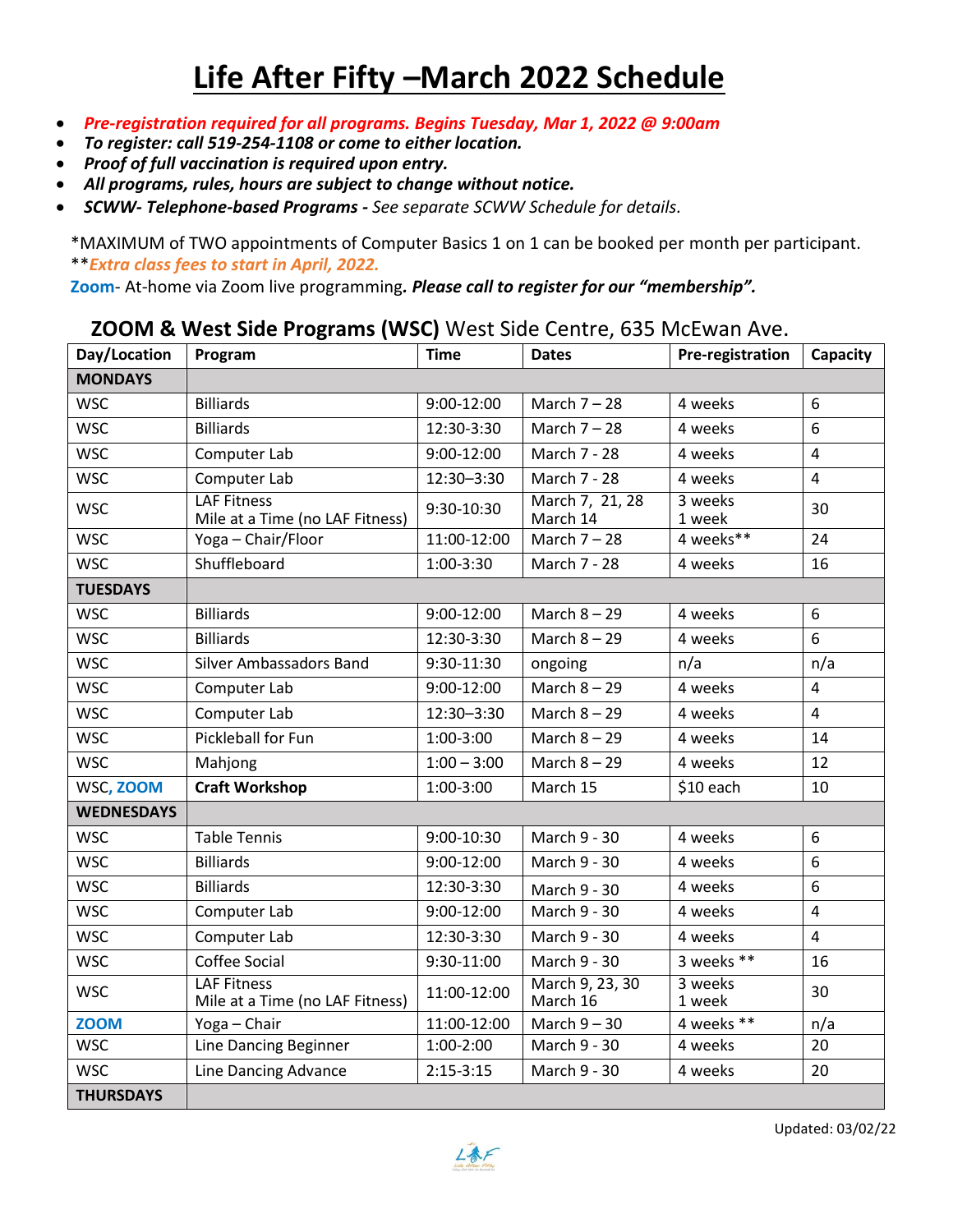| <b>WSC</b>     | <b>Billiards</b>                                             | $9:00-12:00$               | March $10 - 31$    | 4 weeks      | 6   |  |
|----------------|--------------------------------------------------------------|----------------------------|--------------------|--------------|-----|--|
| <b>WSC</b>     | <b>Billiards</b>                                             | 12:30-3:30                 | March $10 - 31$    | 4 weeks      | 6   |  |
| <b>WSC</b>     | Computer Basics 1on1*                                        | 10:00-11:00<br>11:00-12:00 | Mar 10, 17, 24, 31 | Call to book |     |  |
| <b>WSC</b>     | Computer Lab                                                 | 12:30-3:30                 | March $10 - 31$    | 4 weeks      | 4   |  |
| <b>WSC</b>     | Metalsmithing                                                | $9:00 - 3:00$              | March $10 - 31$    | 4 weeks      | 10  |  |
| WSC, ZOOM      | StrongerU Fitness                                            | 9:30-10:00                 | March $10 - 31$    | 4 weeks      | 30  |  |
| <b>WSC</b>     | Pickleball for Fun                                           | 10:30-12:00                | March $10 - 31$    | 4 weeks      | 14  |  |
| WSC, ZOOM      | <b>Financial Planning Workshop</b>                           | 1:00 <sub>pm</sub>         | March 10           | 1 day        | n/a |  |
| <b>WSC</b>     | Mahjong                                                      | $1:00 - 3:00$              | March $10 - 31$    | 4 weeks      | 12  |  |
| <b>WSC</b>     | Tai Chi                                                      | 1:00-2:30                  | March $10 - 31$    | 4 weeks**    | 10  |  |
| <b>WSC</b>     | Euchre                                                       | 1:00-3:30                  | March $10 - 31$    | \$2/week     | 24  |  |
| <b>FRIDAYS</b> | West Side location closed on Fridays. Virtual Programs only. |                            |                    |              |     |  |
| <b>ZOOM</b>    | Qigong                                                       | 10:00-11:00                | March 11 - April 1 | 5 weeks      | n/a |  |
| <b>ZOOM</b>    | Zumba Gold                                                   | 1:00-1:30                  | March 11 - April 1 | 5 weeks      | n/a |  |

## **ZOOM & East Side Programs (ESC)** East Side Centre, 8787 McHugh St.

| Day/Location      | Program                             | <b>Time</b>                 | . <b>-g</b> . <b></b> $\left(-\frac{1}{2}\right)$ =  bits can be commonly to the set of the set of the set of the set of the set<br><b>Dates</b> | Pre-registration | Capacity       |
|-------------------|-------------------------------------|-----------------------------|--------------------------------------------------------------------------------------------------------------------------------------------------|------------------|----------------|
| <b>MONDAYS</b>    |                                     |                             |                                                                                                                                                  |                  |                |
| <b>ESC</b>        | Mile at a Time                      | $9:00 - 10:00$              | March 7 - 28                                                                                                                                     | 4 weeks          | 9              |
| <b>ESC</b>        | Computer Basics 1 on 1*             | 10:15-11:15                 | March 7, 14, 21, 28                                                                                                                              | 4 weeks          | Call to book   |
| <b>ESC</b>        | Smartphone/Tablet<br>Workshop       | 1:00-3:00                   | March 28                                                                                                                                         | 1 day            | 12             |
| <b>ESC</b>        | Pepper                              | $12:30 - 3:30$              | <b>March 7-28</b>                                                                                                                                | 4 weeks          | 12             |
| <b>ESC</b>        | <b>Watercolour Painting Club</b>    | 12:30 -3:30                 | March 7-28                                                                                                                                       | 4 weeks          | 12             |
| ESC, ZOOM         | <b>LAF Fitness</b>                  | $1:30 - 2:30$               | March 7-28                                                                                                                                       | 4 weeks**        | 38             |
| <b>TUESDAYS</b>   |                                     |                             |                                                                                                                                                  |                  |                |
| <b>ESC</b>        | Mile at a Time                      | $9:00 - 10:00$              | March 8 - 29                                                                                                                                     | 4 weeks          | 9              |
| <b>ESC</b>        | Crafts                              | $9:30 - 3:30$               | March 8 - 29                                                                                                                                     | 4 weeks          | 12             |
| <b>ESC</b>        | Computer Basics 1 on 1*             | 11:00-12:00                 | March 8, 15, 22, 29                                                                                                                              | 4 weeks          | Call to book   |
| <b>ESC</b>        | Zumba Gold                          | 11:30-12:00                 | March 8 - 29                                                                                                                                     | 4 weeks          | $\overline{7}$ |
| <b>ESC</b>        | <b>Essentrics (Classic Stretch)</b> | 1:00-2:00                   | March 8 - 29                                                                                                                                     | 4 weeks**        | 14             |
| <b>WEDNESDAYS</b> |                                     |                             |                                                                                                                                                  |                  |                |
| <b>ESC</b>        | Mile at a Time                      | $9:00 - 10:00$              | March 9 - 30                                                                                                                                     | 4 weeks          | 9              |
| <b>ESC</b>        | Cribbage                            | 10:00 -12:00                | March 9 - 30                                                                                                                                     | 4 weeks          | $\overline{4}$ |
| <b>ESC</b>        | Advanced Tai Chi                    | 11:00-12:15                 | March 9 - 30                                                                                                                                     | 4 weeks          | $\overline{7}$ |
| <b>ZOOM</b>       | Yoga - Chair                        | 11:00-12:00                 | March 9 - 30                                                                                                                                     | 4 weeks **       | n/a            |
| <b>ESC</b>        | Mahjong                             | $12:15 - 3:30$              | March 9 - 30                                                                                                                                     | 4 weeks          | 12             |
| ESC, ZOOM         | <b>LAF Fitness</b>                  | $1:30 - 2:30$               | March 9 - 30                                                                                                                                     | 4 weeks**        | 38             |
| <b>THURSDAYS</b>  |                                     |                             |                                                                                                                                                  |                  |                |
| <b>ESC</b>        | Mile at a Time                      | $9:00 - 10:00$              | March 10-31                                                                                                                                      | 4 weeks          | 9              |
| <b>ESC</b>        | Crafts                              | $9:30 - 3:30$               | March 10-31                                                                                                                                      | 4 weeks          | 12             |
| ESC               | Computer Basics 1 on 1*             | 10:00-11:00<br>11:00 -12:00 | March 10, 17, 24, 31                                                                                                                             | Call to book     |                |

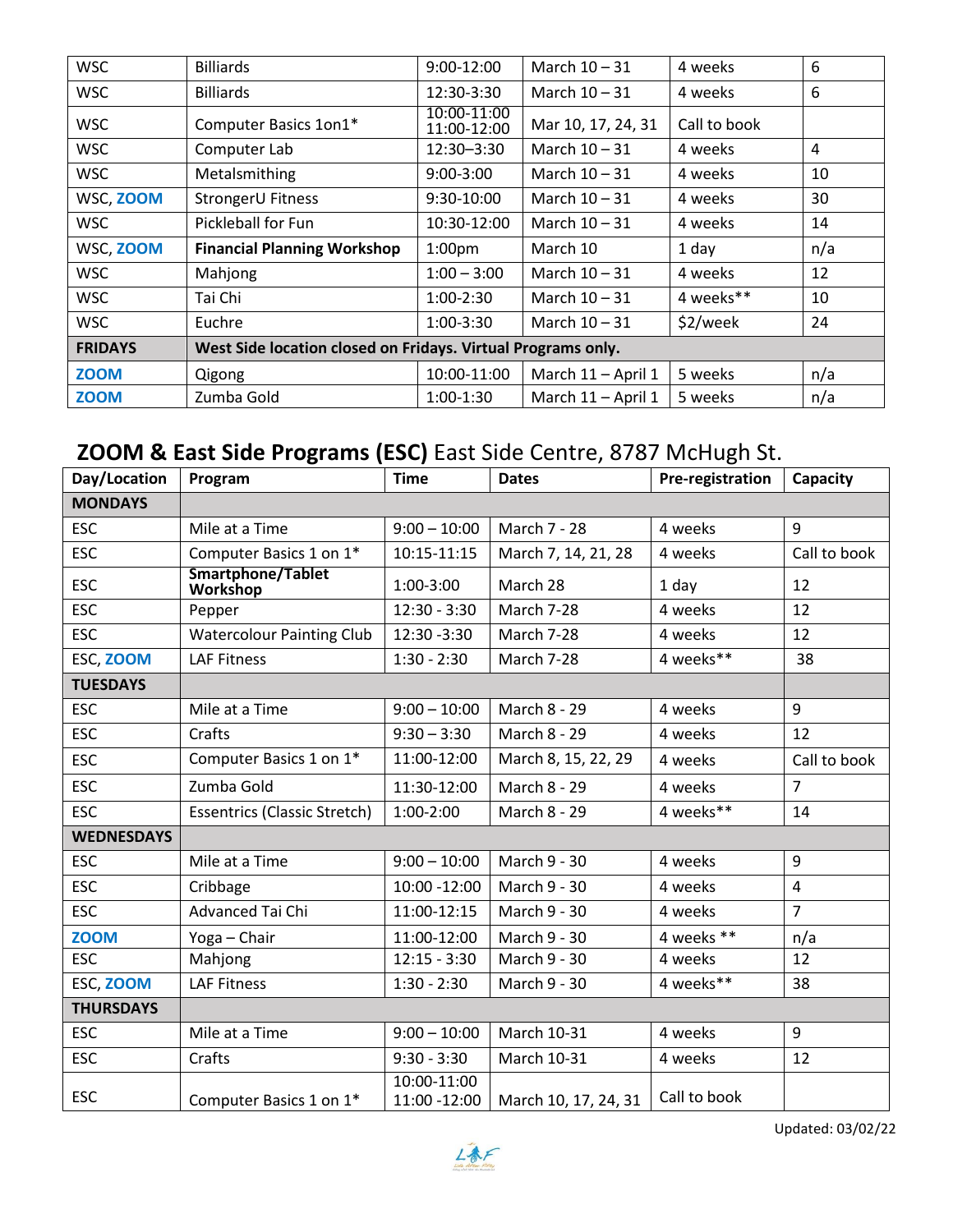| <b>ESC</b>     | <b>Qigong Fundamentals</b>                                   | 11:00-12:00   | March 17-31                           | 3 weeks   | 9   |  |
|----------------|--------------------------------------------------------------|---------------|---------------------------------------|-----------|-----|--|
| <b>ESC</b>     | Scrabble                                                     | 1:00-3:30     | March 10 - 31                         | 4 weeks   | 8   |  |
| <b>ESC</b>     | Beg. Tai Chi                                                 | 1:00-2:00     | March 10, 24, 31<br>No class March 17 | 3 weeks** | 16  |  |
| <b>ESC</b>     | Floor Yoga                                                   | $2:00 - 3:00$ | March 10-31                           | 4 weeks   | 10  |  |
| <b>FRIDAYS</b> | East Side location closed on Fridays. Virtual programs only. |               |                                       |           |     |  |
| <b>ZOOM</b>    | Qigong                                                       | 10:00-11:00   | March 11-March 31                     | 4 weeks   | n/a |  |
| <b>ZOOM</b>    | Zumba Gold                                                   | $1:00-1:30$   | March 12- March 24                    | 3 weeks** | n/a |  |

# **Life After Fifty - Program Descriptions March 2022**

**WSC = West Side Centre, 635 McEwan Ave. ESC = East Side Centre, 8787 McHugh Ave.**

- *Pre-registration is required for all programs, see schedule for details.*
- *Refillable water bottle with lid is encouraged to bring from home.*

*\*Masks are mandatory at all times.*

*\*\*Masks can be removed only in your designated area.*

**\*Billiards:** Members can enjoy playing Snooker with a partner. Participants are encouraged to bring their own pool cue. Experienced players only. (WSC)

**\*\*Coffee Social:** Come for a morning coffee (or tea or water) and enjoy the conversations of friends old and new! Coffee and a snack are included in the cost. (ZOOM)

**\*Computer Lab:** Book a time to use the Centre's desktop computers with internet access. (WSC)

**\*Computer One on One:** Make an appointment for a computer volunteer to assist you with questions. Social distance measures will apply. (ESC, WSC – by appointment only)

**\*Creative Crafts:** Come work on your own craft projects or create new ones in a great social atmosphere. Participants must wear a mask at all times. Crafters are encouraged to bring their own materials from home. (ESC)

**\*Cribbage:** This is a card game traditionally for two players, but commonly played with three or more. It involves playing and grouping cards in combinations which gains points. *(*ESC)

**\*\*Essentrics (Classical Stretch):** This is a unique & dynamic program that fuses strength & flexibility exercises, all in one workout! Ability to get down on the floor is required. Participants are encouraged to bring own exercise mat. (ESC)

**\*Euchre:** Join us for this very enjoyable and popular card game. This program is offered for people who are familiar with game rules. Additional fee received the day of. (WSC)

#### **\*Lapidary/Silver Metalsmithing**

Create jewellery out of semi-precious stone and/or silver and other metals. We have the equipment & tools; supplies need to be brought in or purchased. **Must be experienced.** (WSC)

**\*\*LAF Fitness:** This class is a total body workout for *any fitness level* through cardio, strength & balance training. It can be modified to *fit all intensities* and be done seated or standing. Weights and

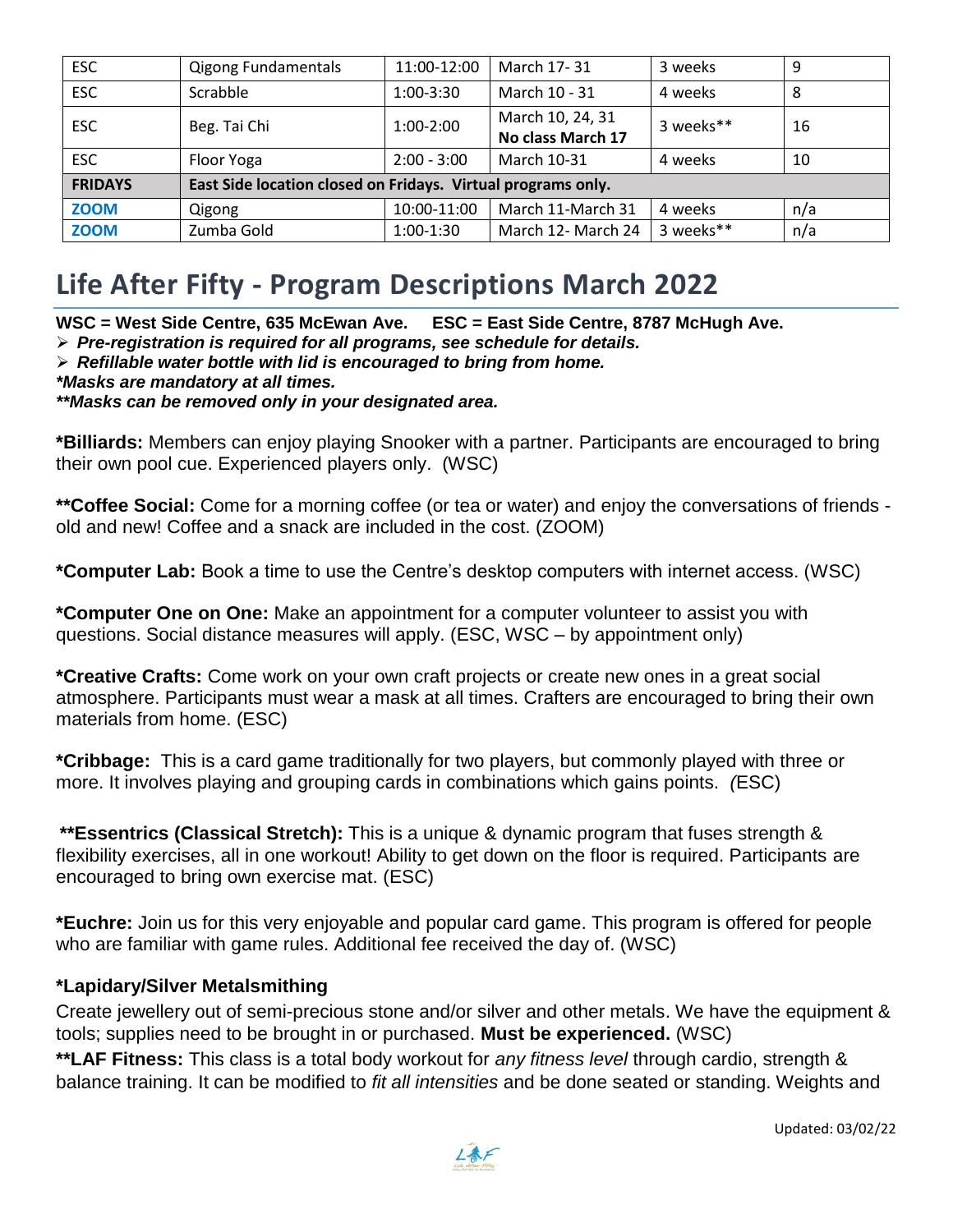resistance bands are incorporated. Participants are encouraged to bring their own set of weights or bands. (ESC, WSC, ZOOM)

**\*\*Line Dancing:** Join in a fun & fit way to learn some of the most popular line dances. Each individual will have a designated area to dance. Beginner and Advance classes. (WSC)

**\*Mahjong:** An ancient Chinese tile game that is of both strategic skill and luck. Experienced players only. (ESC, WSC)

**\*\*Mile at a Time:** Work towards your 10,000 steps a day with this video-led walking program. Walk from 1-5 miles while working out your body from head to toe. (ESC)

**\*Pepper:** If you like Euchre, you'll love Pepper! This is an easy game to learn and offers opportunities for strategy, both in the bidding and the playing portion of the game. Additional fee received the day of. (ESC)

**\*Pickleball For Fun:** Pickleball combines certain elements from badminton & tennis and is a fun way to enhance cardio endurance & balance. No formal games or scoring will take place. (WSC)

**\*\*Qigong (pronounced Chi Gong):** Holistic system of coordinated body posture/movement, breathing, and meditation used for health, spirituality, and martial arts training. Qigong can help improve your circulation, balance, alignment and help restore your energy (chi). (*ESC, ZOOM).*

**\*ShuffleBoard:** Looking for something to improve your hand –eye coordination? Try Shuffleboard! This activity mixes fun, the use of strategies and sportsmanship all into one program. Ideal for any activity level. (WSC)

**\*\*StrongerU – Cardio:** Performed seated or standing, this program engages the heart, lungs, and brain, through movement combinations set to music. This program is in collaboration with the StrongerU Senior Fitness Student Sponsorship Program. (WSC, ZOOM)

**\*Table Tennis**: This game provides exercise and improves hand-eye coordination. (*WSC)*

**\*\*Tai Chi:** Come practice an ancient form of Chinese exercise that helps with health, balance, breathing and concentration. This instructor led program is available at both beginner (ESC, WSC) and advanced levels (ESC only).

**\*Watercolour Painting:** This self-led program allows you to express your imagination by painting with watercolours in the company of others. Please bring your own supplies. (ESC)

#### **\*\*Yoga**

**Yoga Floor** - This is a great class for those comfortable with getting up and down off the floor. If you suffer from decreased flexibility or just enjoy stretching, this is a perfect class for you. Participants are encouraged to bring their own yoga mat and blocks. (ESC)

**Yoga Chair** – Learn proper breathing and gentle stretching techniques designed specifically for older adults to aid with daily movement. Movements are done seated. Participants who choose to do movements on the floor are encouraged to bring their own yoga mat. (WSC, ZOOM)